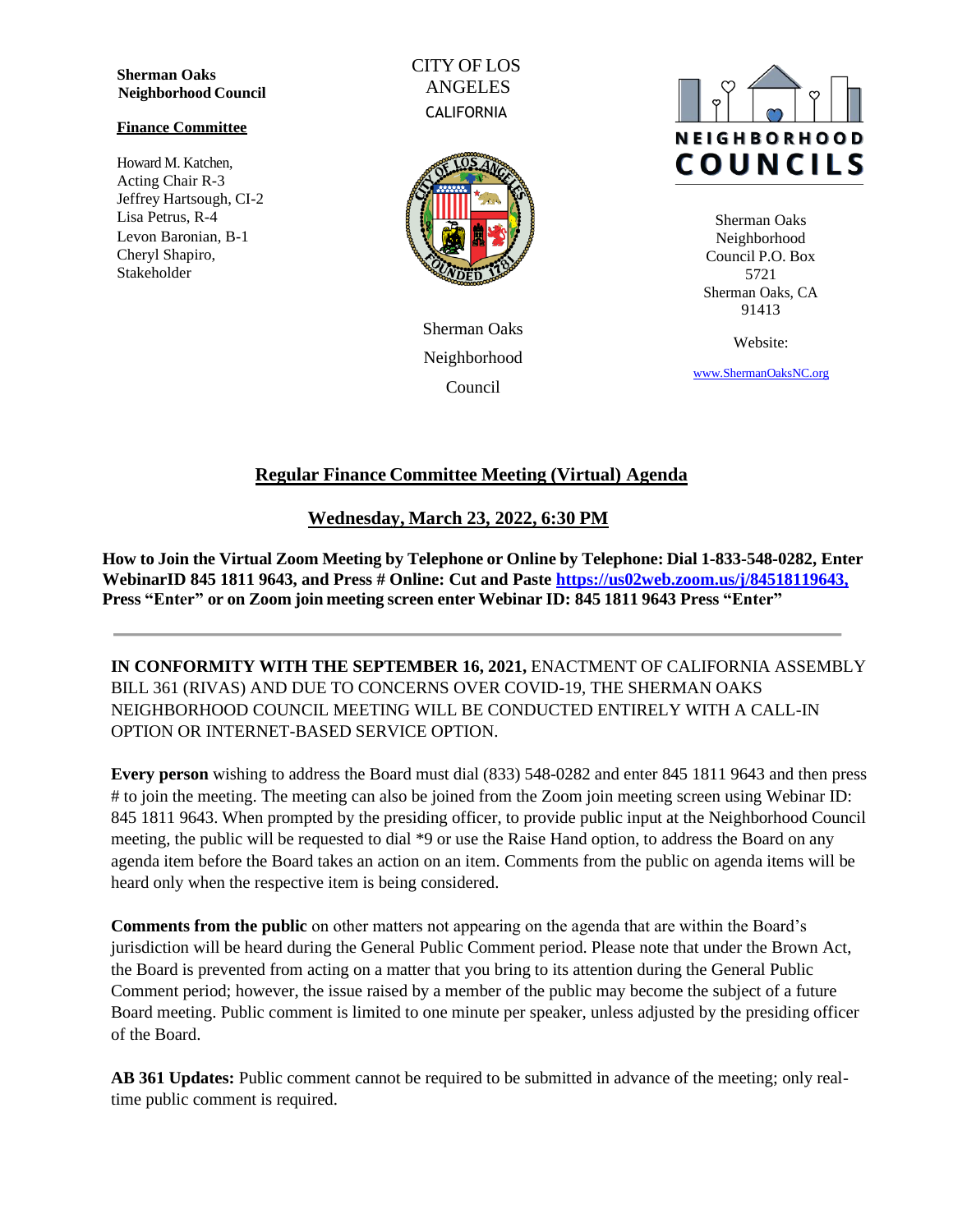Sherman Oaks Neighborhood Council Finance Committee Meeting Agenda, Wednesday, March 23, 2022, 6:30 pm *Page 2 of 3*

If there are any broadcasting interruptions that prevent the public from observing or hearing the meeting, the meeting must be recessed or adjourned.

**If members of the public** are unable to provide public comment or be heard due to issues within the Neighborhood Council's control, the meeting must be recessed or adjourned.

**Any messaging** or virtual background is in the control of the individual board member in their personal capacity and does not reflect any formal position of the Neighborhood Council or the City of Los Angeles.

**The Neighborhood Council system** enables meaningful civic participation for all Angelenos and serves as a voice for improving government responsiveness to local communities and their needs. We are an advisory body to the City of Los Angeles, comprised of stakeholder volunteers who are devoted to the mission of improving our communities.

## **I. CALL TO ORDER & ROLL CALL**

- a. Call to Order by Acting Chair, Howard M. Katchen
- b. Roll Call

## **II. ADMINISTRATIVE MOTIONS**

a. A motion to approve the Minutes of the Wednesday, January 26, 2022, Finance Committee Meeting. Finance Committee Meeting Minutes – [January 26,](https://www.shermanoaksnc.org/ncfiles/viewCommitteeFile/29099) 2022

## **III. COMMENTS BY PUBLIC OFFICIALS**

## **IV. TREASURER'S REPORT**

a. Next Finance Committee Meeting will be held on April 27, 2022, at 6:30 p.m.

## **V. FUNDING MOTIONS – Action Items**

- **a. Action Item, Vote Required: Monthly Expenditure Report (MER).** A motion to approve Sherman Oaks Neighborhood Council's (SONC) Monthly Expenditure Report (MER) for the period ending February 28, 2022. *The MER is posted on the SONC website under tonight's Finance Committee meeting's supporting documents.* SONC MER [February](https://www.shermanoaksnc.org/ncfiles/viewCommitteeFile/29100) 28, 2022
- **b. Action Item, Vote Required:** A motion to approve a Neighborhood Purposes Grant (NPG) in the amount of \$2,100.00 to the Sherman Oaks Friends of the Library in support of the STEM Makerspace Cart program. [NPG Sherman Oaks Friends of the Library](https://www.shermanoaksnc.org/ncfiles/viewCommitteeFile/29101) – STEM Cart